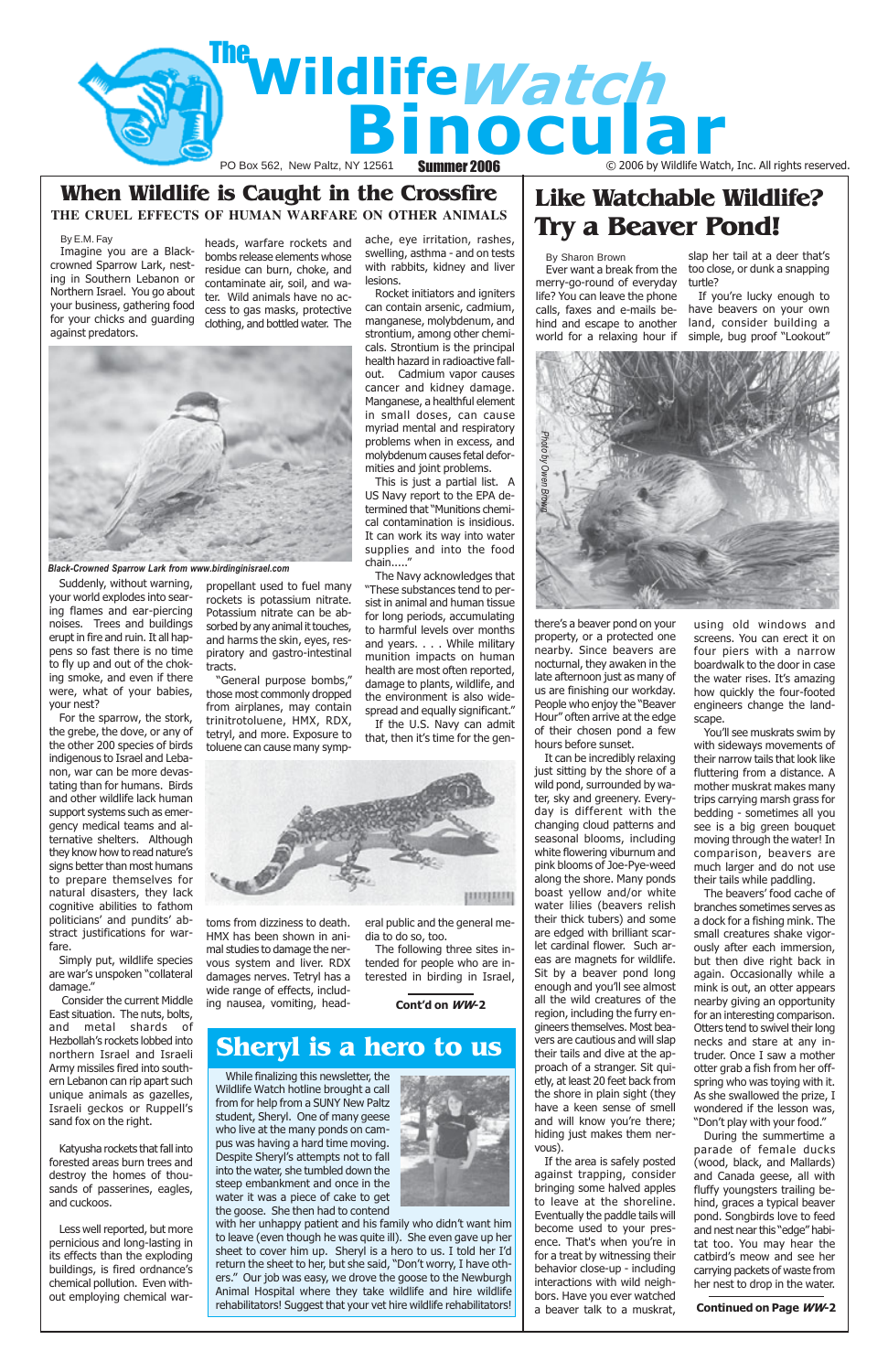## Caught in the Crossfire

Lebanon or Iraq, show many other unacknowledged victims of war.

http://www.birdingisrael.com/birdNews/ recentSightings/2005/index.htm

http://www.camacdonald.com/birding/ melebanon.htm

http://www.birderblog.com/bird/Places/Iraq/ IraqBirdsGallery.html

Anne Muller, President of Wildlife Watch, sent an e-mail to Laura Erickson who has the third website above. She asked to know more about the site, when the photos were taken, and what effect the war was having on the birds.

#### Laura answered:

Soldiers and at least one military contractor have been sending me the photos for over a year--they send them after they take them. It started with some of them asking me to help them identify birds, but now has evolved into more of a sharing thing.

All wars, when justified and when not, are horrible for wildlife and for human beings. This war, like every war, is having a horrible effect on natural habitat and bird life. (Just one little example--spent ammunition is toxic. It's bad enough when it's lead, but imagine when it's spent radioactive material!) And all wars bear a heavy toll on the men and women in the line of fire.

But as with all wars, nature gives the people involved--soldiers and civilians both--a little respite from the insanity. I love what Anne Frank wrote when she was hiding in an attic during another war:



"The best remedy for those who are afraid, lonely or unhappy is to go outside, somewhere where they can be quiet, alone with the heavens, nature and God. Because only then does one feel that all is as it should be and that God wishes to see people happy, amidst the simple beauty of nature. As long as this exists, and it certainly always will, I know that then there will always be comfort for every sorrow, whatever the circumstances may be. And I firmly believe that nature brings solace in all troubles."

Best, Laura Laura Erickson Staff Ornithologist, Binoculars.com www.Birderblog.com

#### Continued fromPage WW-1

Red-winged black birds often build their nest in the marsh grass, perilously close to the water level. I watched four young red-wings fledge just in time before their nest was flooded.

As beavers build their dams of sticks and mud, they slow the flow of streams and spread water over several acres (15 acres/beaver colony is the average in New York State). Although they do this for their own benefit since there's safety in deep water, the paddle-tails are also restoring wetlands, the "rain forests of the North." About half the rare species need wetlands to survive, and as the beaver returned from near extinction, it's no coincidence that the beautiful wood duck recovered simultaneously.

Frogs and toads are becoming rare worldwide, but they thrive near beaver dams. If you do be-

## Watchable Wildlife

friend a beaver family and gradually sit closer to the shoreline, a green frog may jump in your lap. Before the startled frog leaps off, you'll have a look at the shy singer who makes those guitar

like twangs.

Be forewarned that pond sitting is addictive. You may soon find yourself skipping other activities to indulge in a daily relaxing and fascinating

Beaver Hour.

Unfortunately for the beaver population of the world, humans decided that their musk glands were a good ingredient for perfume and that their pelts were perfect for hats, robes, and other garments. Extensive trapping sharply reduced their numbers in Europe and North America. In the Old World, there are only a very few left, but their ecological value has been recognized in Scotland, where there is a plan to reintroduce them. Beavers were nearly made extinct on this continent in the last century, due both to trapping and draining of the land for farming, but some minimal protective laws were passed. Still, trapping is sadly a widelyaccepted practice. There are several humane and cost-effective anyone interested in learning methods for coping with about these fascinating and the problems that beavers *helpful animals.* 

Sharon Brown is a biologist with Beavers: Wetlands & Wildlife (BWW), an educational nonprofit organization that helps people to coexist with beavers and appreciate the vital ecosystems they restore. BWW's web address is www.BeaversWW.org. We encourage you to visit their website and e-mail them with any ques-

tions.

#### Continued fromPage WW-1

## Beaver Dams - An Invaluable Part of Sustaining Our Wetlands

By E.M. Fay

When you need a little lift to inspire you to work, just imagine the busy beaver, fashioning a sturdy dam or private cozy lodge by the streamside or lakeside.

Aptly named "eager beaver," these placid, intelligent aquatic rodents are constantly on the go, using only their

and lakes. They make their signature dams out of sticks, stones, and mud. A beaverbuilt dam may last for years if undisturbed. The pools they bring into being with their dams become wonderful little eco-systems, encouraging frogs, turtles, birds, and other

animals to move in. Eventually, silt builds up, fills in part of the pond, and a wetland appears - yet another kind of eco-system is born.

Until about 10 years ago,

# **Embankment** Lodge

strong teeth and dexterous paws to build the practical structures for which they are known.

Although they prefer streams and small rivers, beavers also live on the margins of forest ponds

many people saw wetlands as a nuisance, limiting the available space for farming and building. As environmental education improves, however, we have come to recognize the vital role wetlands play in the control of floodwaters and erosion, in water purification, and as the only viable home for many endangered plant and animal species.

No wonder Native Americans called the beaver the "sacred center" of the land, instrumental as they are in both creating and maintaining the irreplaceable wetlands. Their tree felling also encourages healthier growth for many tree species.



The beaver makes his lodge into a dome-shaped island on the water, also built of sticks and mud. In winter, the mud freezes, creating a safe haven from predators. No fool, the beaver always maintains more than one entrance tunnel below ice level. Alternatively, beavers may live in a burrow dug out of a riverbank. Regardless of abode, with their large webbed feet and long, flat tail, they can swim fast underwater, and they stay in the water as much as possible. The tail is also used as a warning signal: they slap the surface of the water to warn other beavers of danger. Although some beaver behavior may be said to be instinctive, their cognitive abilities are proven by the fact that they also learn by imitation and experience. Animal cognition expert, Dr. Donald Griffin, has determined that beavers demonstrate conscious thinking, something that many humans mistakenly think is their own exclusive province.

There is much to admire about the beaver. They mate for life, both parents care for their kits, they are gentle, and they even play practical jokes. Certainly, until we humans began to emulate their dam building, and, in our characteristic way, grossly overdid it, with the resulting catastrophe to fish and other animal populations, beavers had the greatest effect on changing the natural landscape.

inadvertently cause humans with their natural damming activities: Beaver bafflers (wire cylinders with inner tubes that fit inside a road culvert); exclosures, even careful relocation using live traps (not snares which can strangle or drown the beavers) are all preferable to killing a productive, happy beaver family. Besides, killing them does not solve anything, as another beaver family is likely to move in when the first is killed, and the activity is repeated all over again. But of course, the main reason to employ the alternative methods is that they prevent needless cruelty and suffering.

Increased education is the key to eliminating human vs. beaver conflicts that often turn out to be simple ignorance on our part. Landowners can be made aware that the beavers' tree-felling work is helpful to tree growth and health in the long run. Municipal authorities can be informed that killing beavers to prevent flooding of roads or other inconveniences is neither effective nor necessary; cheap and simple alternatives are readily available. And every child can be taught in home and at school to respect and admire the valuable work that beavers do work that benefits all of us.



E.M. Fay is an environmental writer in NY. Be sure to visit www.Beaversww.org website where you'll meet this little guy to the right. The organization's website is a treasure trove for



http://www.treknature.com/gallery/Middle\_East/Israel/ photo7544.htm

Photo by Sharon Brown

Photo by Ann Muller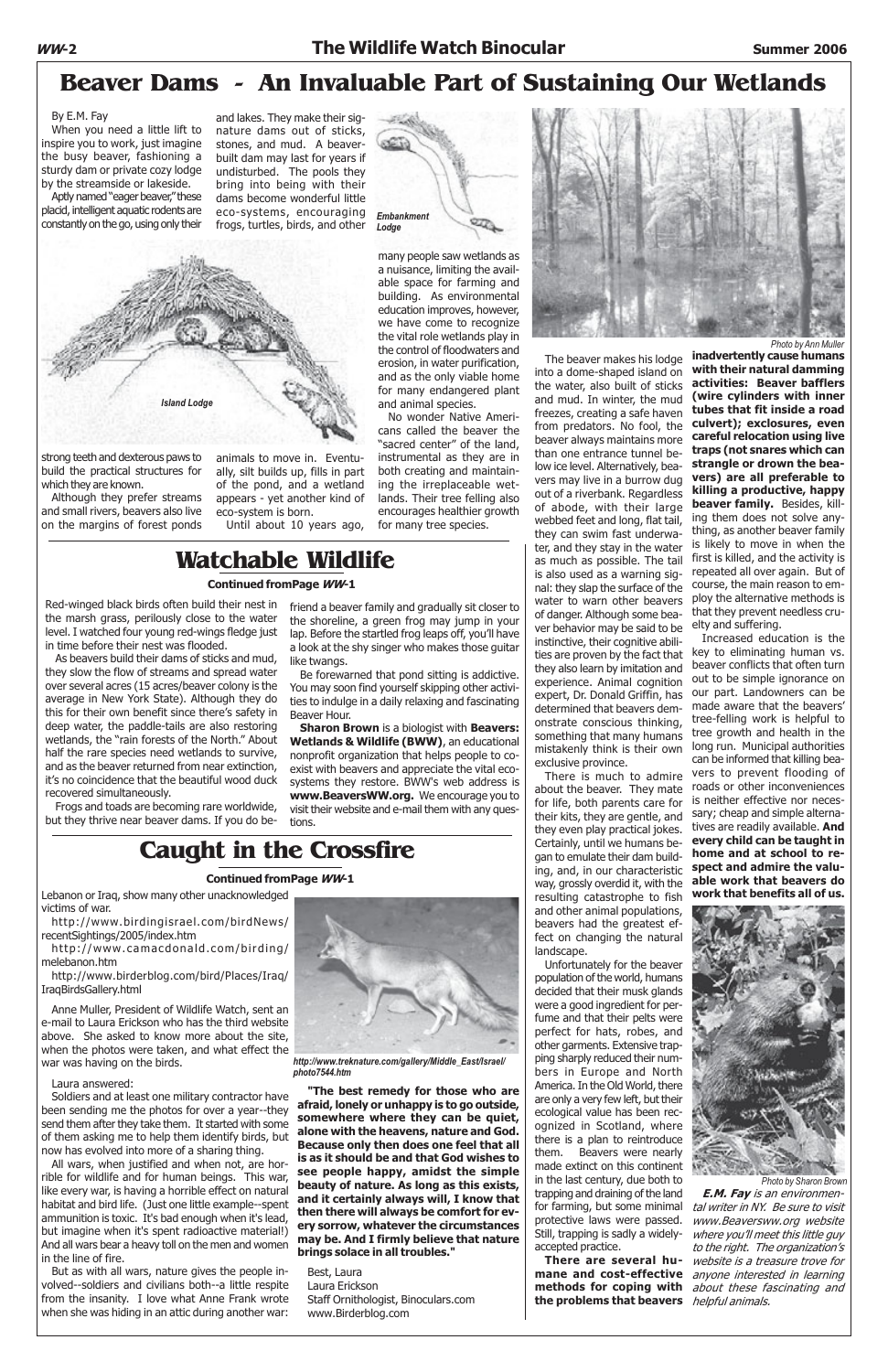## R.O.C.K. - REHABBERS OFFER CARE AND KINDNESS

Tata, considered the world's oldest crow, passed away gently in the arms of his caretaker, wildlife rehabilitator, Kristine Flones on Sunday morning, July 2nd.

Tata gained fame in 2002 when the DEC confiscated him along with Hohkmah, a red tail hawk, because Kristine didn't have her Federal bird license. The DEC law says that when Tata left his original family, where he was legally a pet, he reverted to being wildlife. Since he was blind with cataracts and couldn't fly, by DEC law he would then have to be euthanized. The case went before a packed courthouse in front of Woodstock Judge Frank Engel, who was able to secure a release for Tata. After six weeks of incarceration, Tata was returned to Kristine and Glenn on February 12, Abraham Lincoln's birthday. The case was much publicized in the Woodstock Times and other local papers with many outraged people writing let-

ters to the editors. The writing staff at Kingston's Daily Freeman at that time said that it was the strongest response they'd ever had to a story. Thereafter, the family received many calls inquiring after Tata and those loving calls for Tata from strangers have continued to the present time.

Tataji has shown the people around him what true heart is. He lived completely in the moment, accepting what was. He was able to communicate this love to anyone who would spend a few quiet moments with him. They would soon find themselves swooning with love or with tears rolling down their cheeks and the room would be filled with the palpable energy of intense and pure love.

 Grandfather Tataji was born on Long Island in a Jewish Cemetery in May of 1947. Soon after his birth he fell from his nest during a violent thunderstorm. The cemetery caretaker took him to well-known animal lover and healer Julia Manetta to see if he could be saved. Under the loving care given by Mrs. Manetta, her husband Robert, and their children Josephine and Robert Jr., Tata recovered from the cold and from most of his injuries. However, he was never able to fly. His natural crow life was over. Instead, he became a member of the Manetta family playing with the kids and the family dog.

In 2001 Mr. Manetta was ill with cancer and a heart condition and the family was in an emotional crisis. They began looking for a person to adopt Tata who was then 54 years old. Somehow, through wildlife rehabilitation circles they found Kristine Flones and Glenn Miller who took Tataji into their family.

During the last years Tata has held court from his magnificent donated cage in the bay window of the family dining room. He had his own personal call when he communicated with local crows along Wittenberg Road. Those calls were loud enough to be heard all over the neighborhood. Bella voce!

Tata is also given credit for bringing local wildlife rehabilitators together during the emergency of his situation. The result of that was the formation of Ravensbeard Wildlife Center, a not-for-profit center for the rehabilitation of wildlife.

Wildlife rehabilitators are licensed by state game agencies, yet they are given no other support, and they are not allowed to charge for their "services." Sadly, animals often come to the attention of rehabbers when they are found by people who either don't want them near the house or don't know how to help them. When the DECs, DNRs or police are called, they normally recommend killing, and most veterinarians cannot take time from their busy schedules. Wildlife Watch has incorporated this section to help those who give so much to the care of wild animals.

Donations may be made in Tata's memory to Ravensbeard. http:// ravensbeard.org/ Christine Flones is co-founder of Ravensbeard. C.A.S.H. also thanks Del and Fred Seligman, Esqs. for bringing the lawsuit against the DEC that allowed Tata to stay with Christine. Through Del, C.A.S.H. served the DEC with a Temporary Restraining Order the evening they were going to kill Tata.



Photo by Christine Flones

## IN MEMORY OF TATA

BY MELISSA JACOBS

I have been a licensed mammal wildlife rehabilitator and volunteer for over 15 years in the State of New Jersey. …Being a licensed wildlife rehabilitator means the following but is not limited to:

- Serve the NJ tax-payers for free by answering their calls/concerns regarding wildlife at all times of the day and night

- Take-in and rehabilitate injured, orphaned wildlife

- Find safe release sites for the rehabilitated wildlife

- Supply medical care, food, shelter, supplies, etc. for each animal at our expense

- Work very closely with local shelters, veterinarians, conservation officers, landscapers, tree experts and even a very few decent pest control companies to help relieve the stress, misery and suffering that the wildlife in NJ is encountering at a rapidly increasing rate each year

- Protect the good-willed public from interfering with or harming themselves and wildlife

- Educate the public about our indigenous wildlife

- Deal with an increasing amount of animal abuse and illegal trapping

 Although nobody has forced us to perform this service, this is a way of trying to help relieve the damage we as humans have caused and are continuously causing to our environment. For many of us, this is our avocation – our contribution.

Prior to 2002, there was always an increase in the number of new rehabilitators each year. Since 2002, there has been a serious and unnatural decline in licensed wildlife rehabilitators. The rate of public frustration, rehabilitator burnout and wildlife suffering is at an all time high.

In the not too distant past there were over 100 licensed rehabilitators. Now there are only 30 across the entire

## "Wildlife has a Face!"

It's important to see the many perils facing individual wild animals in their daily existence. Some can be avoided by personal steps that we can take - others need to be dealt with through education or passing laws and ensuring their enforcement.

State. Twenty one of the 30 rehabilitate mammals (or a combination of large/small mammals, bats, birds and/ or reptiles). One rehabilitates bats only. One rehabilitates deer only. One located in Delaware rehabilitates birds contaminated by oil spills mostly. One rehabilitates turtles only. Four rehabilitate certain birds. One rehabs all reptiles/turtles. Clearly the way the rehabilitator list is designed, it appears that there are many, but there are not nearly enough rehabilitators to cover the amount of calls we receive for the types of species in need. You may check the list out at http://www.state.nj.us/ dep/fgw/rehablst.htm to see if there is a rehabilitator available in your County.

The wildlife rehabilitators and volunteers I have networked with came from all walks of life including veterinarians, zoologists, veterinary technicians, wildlife biologists, college professors, school teachers, doctors, healthcare providers, business professionals, conservation officers, veterinary students, and more. There is already quality, education, standards and professionalism among the wildlife rehabilitators.

NOBODY wants the training and continuance of education of a wildlife rehabilitator to be compromised or relaxed. Each year that I have been licensed, the conditions placed upon keeping that license have become more stringent. Some of these demands are certainly reasonable, and have been put in place in the best interest of the public and wildlife. But for other unforeseen and unfair demands, we have lost so many dedicated rehabilitators and that is the true reason for this decline. As an avocation it seems that a volunteer position should get easier with more support, but instead it has become more difficult and stressful. Once you know that the public and wildlife needs your expertise and assistance, it is hard to turn away no matter what the cost.

Because of the increase in public interaction with wildlife, there is a

greater demand and need for more wildlife rehabilitators right now. The public, veterinarians and shelters are screaming for help, and the recent decline in wildlife rehabilitators must be corrected. In a joint effort, several wildlife rehabilitators, The Humane Society, Monmouth County SPCA and New Jersey Animal Rights Alliance were kind enough to help run a volunteer recruiting program this past winter. We have managed to seek out and bring to the surface very dedicated, educated volunteers that wish to become licensed wildlife rehabilitators in the near future. In joint cooperation with the State, we can increase the number of dedicated, knowledgeable volunteers to help rehabilitate our wildlife. A strong recruiting program with the required training is one proven and positive way to get this show on the road.

My calls have jumped from an average of 100 per year to nearly 800 since February. The shelters have an unimaginable amount of wildlife calls with only a few rehabilitators to turn to. We are trying to get the attention and cooperation of the State and the public to recognize this dilemma and put a program in place to increase the number of wildlife rehabilitators without compromising professionalism, education, quality of care and training. Increasing the number of wildlife rehabilitators through a joint effort is a responsible way to balance out the damage we are causing to our wildlife without compromising risk to public health.

---------------------- Please contact Melissa Jacobs, a NJ licensed wildlife rehabilitator, if you would like to help support a program that will help increase the number of licensed NJ wildlife rehabilitators. Her e-mail address

is: njwildlife@gmail.com

Here's Anne taking care of input. After a good dose of goat's milk and a

> good night's sleep, this little fellow went off to a wildlife rehabilitator.



Anne deals with essential input

## OUR TOLL FREE HOTLINE IS 877-WILDHELP

Call if you need help with a wild animal. Wildlife Watch has had calls from all over the country and has been able to help.

> The Wildlife Watch Binocular is the newsletter of Wildlife Watch Inc. Executive Editor - Anne Muller Managing Editor - Jeff Davis Staff Writer - E.M. Fay Guest writers - Sharon Brown Melissa Jacobs Christine Flones